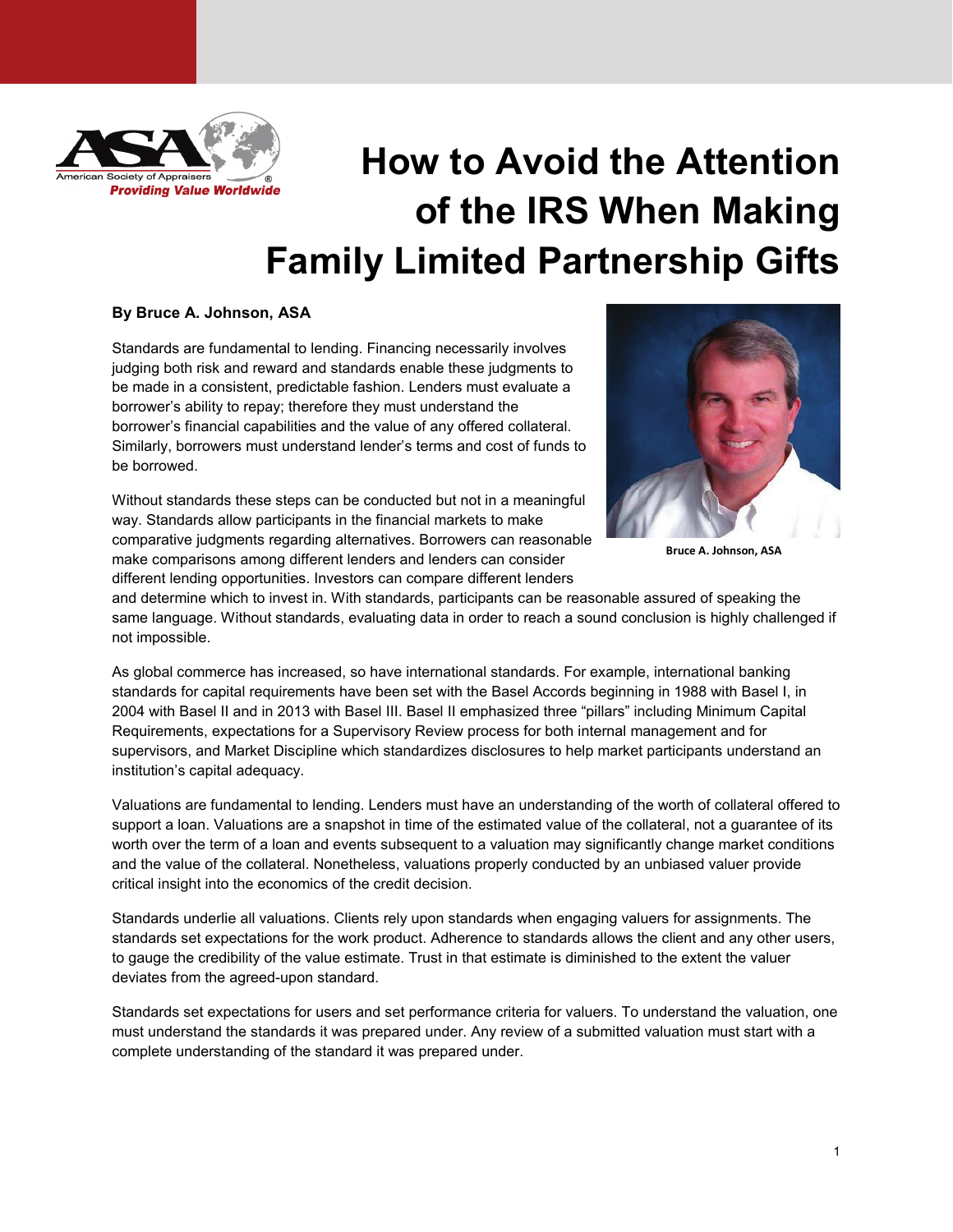There are four common elements underlying all valuations which must be addressed by a valuation standard. These four elements provide a foundation like legs on a chair to support the valuation and its credibility.

The first is the definition of value to be used. There are a surprising number of definitions and this is a fundamental decision that reverberates through the rest of the assignment. Is the value estimate to reflect the value to another market participant or to the current owner? Does the definition allow for the most probable value, the highest, or the lowest? If the definition presumes a hypothetical sale, are the parties to the transaction knowledgeable? Are the parties to the transaction unrelated? To understand a valuation, one must first understand the type of value used.

*"The valuer is responsible for understanding the user's intended use and for exercising professional judgment in determining the scope of work necessary to provide an assignment result that will be credible for the user in the specific context."*

The second fundamental element is the

relationship of the valuer to the parties and to the asset under consideration. If the valuer has a current or anticipated future relationship with the parties or the asset being valued, or has a vested interest in the outcome, the potential for bias on behalf of the valuer calls into question the credibility of the assignment result and can negate the user's confidence in the value estimate. If the valuer does not have a relationship with the parties or the asset and does not have an interest in outcome of the assignment result, the question of bias is removed and the user can better trust the assignment results.

The third fundamental element is the valuer's scope of work. The scope of work is the steps the valuer took to reach the valuation conclusion. This is the extent to which the valuer:

- Identified the property and its characteristics
- Searched for market data with which to value the property
- Verified the market data considered
- Conducted analyses using the market data
- Reconciled estimates from analyses if more than one was used

The scope of work can reasonably vary depending upon the user's intended use of the assignment results. The valuer is responsible for understanding the user's intended use and for exercising professional judgment in determining the scope of work necessary to provide an assignment result that will be credible for the user in the specific context.

The fourth is the manner in which the valuation results are communicated with the client. Is the report to be written or is it oral? Is the asset to be described and if so to what extent? Is the supporting data to be provided or simply the concluded inputs used in the analyses? Is the analysis itself to be provided or simply the conclusion? These aspects should be understood and agreed upon by both client and valuer.

Which standard is to be used? In some cases, neither the client nor the valuer have a choice in which standard is to be met. Standards can be imposed by regulators or professional organizations. In other circumstances no regulations require adherence to a particular standard, in which case the valuer may still choose to comply with a standard.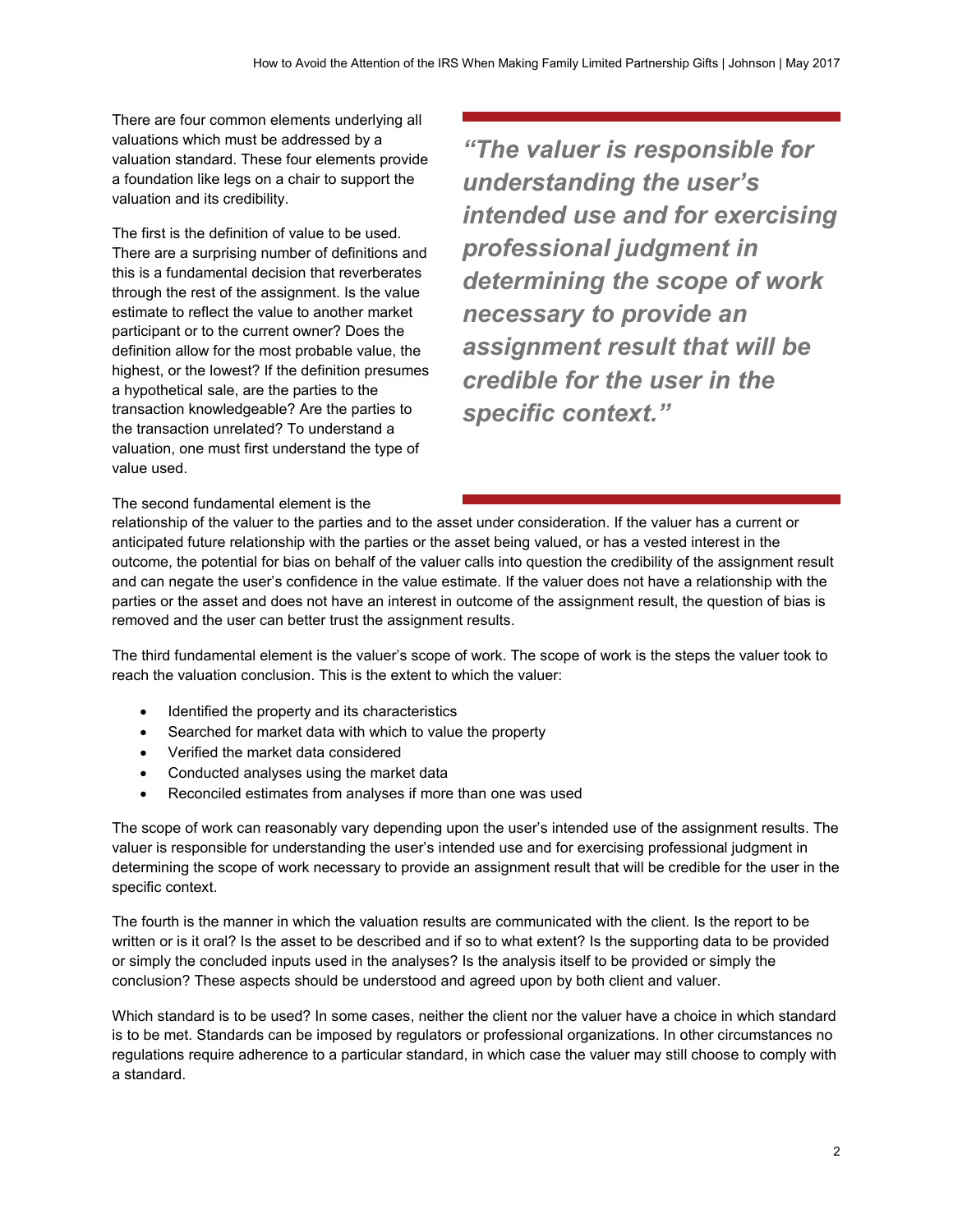And why in the world would anyone chose to bring on standard compliance upon themselves? For the valuer, standards enhance credibility and trust in the assignment results. It helps frame the client's expectations which can help the valuer in the event of a subsequent dispute with the client.

Globally, numerous standards exist. Some were developed by professional organizations, others by local or national governmental agencies. Regardless of the individual merits of such standards, the drawback they share is the burden they place on users who must re-learn a new standard each time a border is crossed or another professional group is encountered.

International Valuation Standards are published by the International Valuation Council, a not for profit organization. International Valuation Standards provide the best opportunity for consistency and uniformity of expectations for valuation of assets and liabilities globally. Use of these standards will reduce the variations seen in valuations prepared under differing standards making review and acceptance of the valuation easier for lenders and regulators alike. Sir David Tweedie, Chairman of the IVSC Board of Trustees noted: "It makes no sense for a similar valuation being undertaken in Moscow, Madrid or Melbourne to be conducted in entirely different ways. The financial community needs the valuation profession to come up with one accepted set of high quality, global valuation standards."

A common set of standards would benefit lenders, borrowers, investors and valuers providing services to lenders. Basel is setting common standards for capital adequacy. The International Valuation Standards has created common standards for valuation. So, as banks run on standards, the International Valuation Standards will help create a level and consistent road.

The formation and transfer of assets to a Family Limited Partnership (FLP) or Limited Liability Company (LLC) can provide multiple benefits for individuals and families including asset protection, dispute resolution and favorable tax benefits for gifting. Typically, each state has its own form of a Uniform Limited Partnership Act or Limited Liability Act that allows for the formation of partnerships and LLCs that can hold real estate, marketable securities and other assets. The management of the assets can be controlled by a general partner or managing member while the remaining interests can be transferred to other family members. These transfers of noncontrolling interests can benefit from lower taxation due to discounts for lack of control and lack of marketability.

However, many FLPs and LLCs used for gifting receive special scrutiny by the Internal Revenue Service (IRS). In fact, certain IRS officials have stated (off the record) that every FLP will be examined. The primary reason that they are unpopular with the IRS is due to the tax benefits received by the donor that lower revenue to the Department of Treasury.

### **Formation and Operation**

In the 1990's and 2000's, the IRS challenged the formation of FLPs using Internal Revenue Code (IRC) §2703 and IRC §2704 which questioned the FLP's validity under tax law. The basic challenge was an attempt to invalidate the FLP partnership agreement.

After several less than successful attempts using IRC §2703 and IRC §2704, the IRS moved on to looking at the operation of the partnership. Primarily, they have used IRC §2036 to successfully invalidate FLPs due to taxpayers not respecting the business purpose of the FLP and, in general, commingling personal and business funds. IRC §2036 is triggered where a decedent has retained possession, enjoyment, or right to income, or has retained control over who enjoys the income from the property.

A risk-adverse taxpayer can properly set up their partnership or LLC, document their gift transaction and potentially avoid the scrutiny of the IRS by following these simple steps:

1. Comply with state law for the formation and operation of the entity.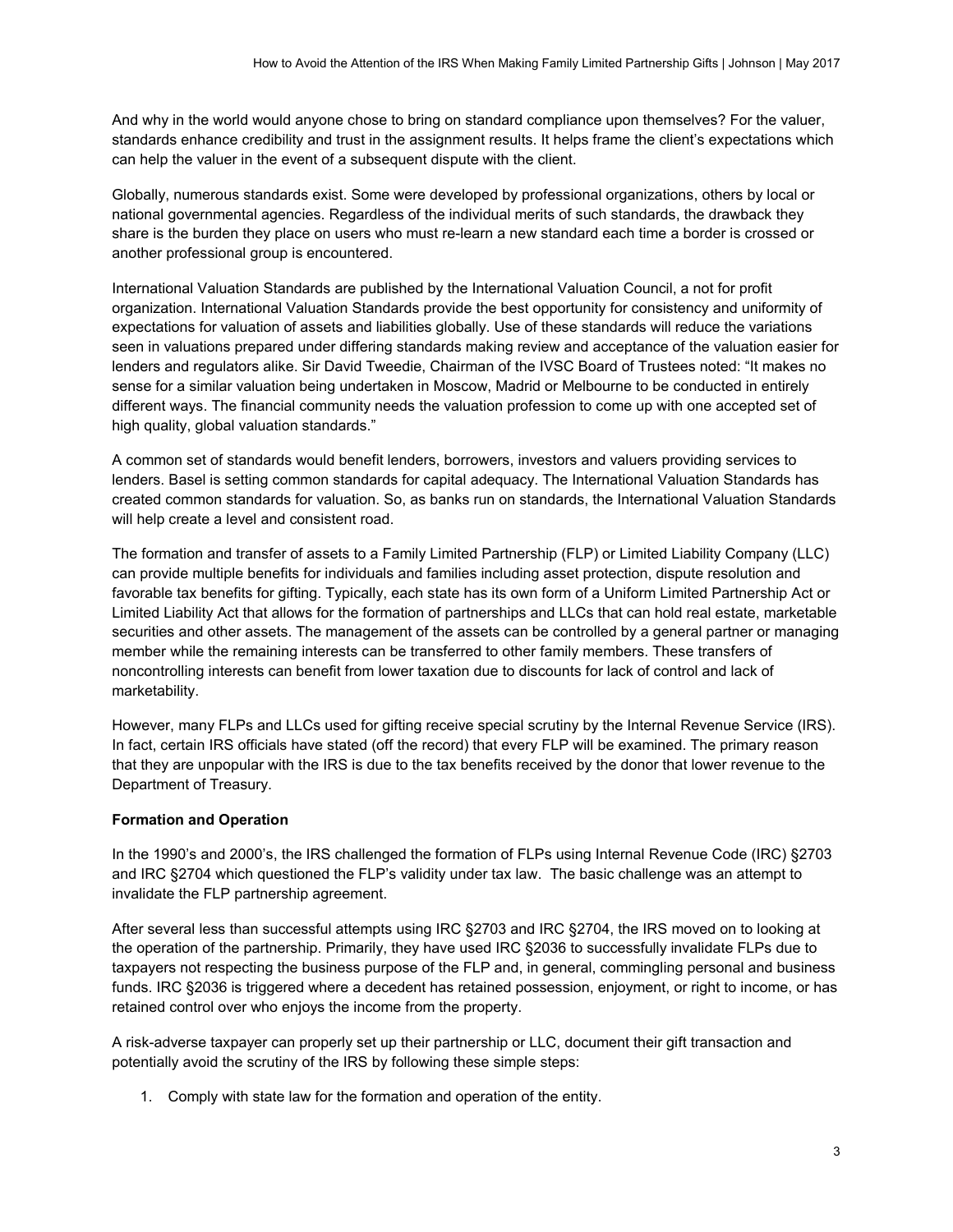- 2. Formally transfer the assets to the FLP or LLC at formation and legally hold any real estate or brokerage accounts in the name of the FLP or LLC.
- 3. Only use limited partnership or LLC assets for personal enjoyment by leasing the assets from the FLP or LLC and never pay personal expenses with partnership or LLC income. If a FLP or LLC owns real estate that you want to use, set up a lease agreement at market value. If you need money, pay a market salary or management fee to the taxpayer for services rendered.
- 4. Get a business appraisal done to document the value of every transfer.
- 5. It is typically recommended that a taxpayer should not put all (90%-100%) of their assets in the partnership or LLC so there are no outside resources to pay for living expenses.

### **Valuation Issues**

In almost every IRS challenge to FLPs or LLCs, the case is focused around valuation issues. If a limited partnership or LLC interest was sold to a third party in an arm's length transaction, it would most likely not sell for its pro rata value of the whole. For example, if a FLP has assets of \$10,000,000, a 10% limited partnership interest would not sell for \$1,000,000 (10% x \$10,000,000 = \$1,000,000). Depending on the assets involved, it would likely sell for 25% to 45% less than its pro rata value. This discount from the total or net asset value of the partnership is due to a limited partnership suffering from lack of control and lack of marketability.

When valuing limited partnership or LLC interests, it continues to be common practice for many business appraisers to simply derive the net asset value of the partnership or LLC and then apply discounts for lack of control and lack of marketability based upon average discounts found in various published studies. This is referred to as the Cost or Asset Based Approach. The Tax Court has been particularly critical of this methodology due to the subjectivity involved in determining the discounts for lack of control and lack of marketability including:

- the wide range of discounts observed in the studies,
- the lack of supporting data on the entities contained within the studies,
- the inability of the appraiser to make adequate comparisons between the partnership/LLC being valued and the entities contained in the studies,
- improperly relying on prior court rulings to derive discounts.

If a limited partnership interest or LLC interest is noncontrolling, the limited partner or member typically cannot exercise control over the sale of the assets of the partnership. Rather, the limited partner or member looks primarily to the income-generating ability of the partnership or LLC and the possible sale of assets at a future point in time to realize a return on their ownership interest. To adequately take into consideration the primary factors that influence the value of a limited partnership or LLC interest, appraisers should consider the use of both the Income Approach and Market Approach in their calculation of value. The Income Approach allows the appraiser to give consideration to the income generating and distribution-paying capacity of the interest. The Market Approach examines alternative investments to determine a reasonable price of the LP or LLC interest as compared to a publicly traded interests with similar characteristics in terms of asset type, profitability and leverage.

### **Steps for a Successful Gift**

So what steps can a taxpayer take when forming and gifting interests in a FLP or LLC to reduce the chances of an IRS challenge down the road?